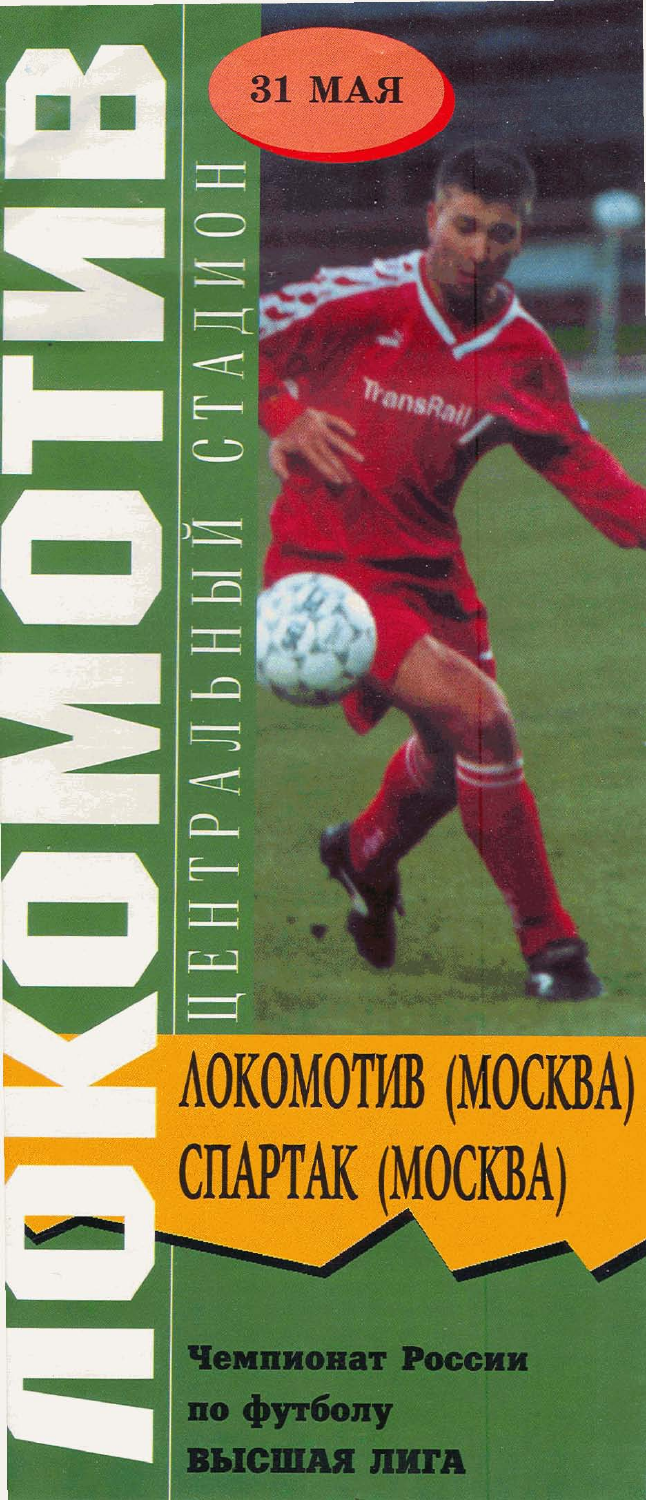ы пришли на самый интересный матч, какой только может быть в первенстве России. "Локомотив", команда, которая лучшие свои матчи проводит против сильных соперников, и "Спартак" - команда, которая играет сама и даёт играть другим. Сегодня вы увидите лучшую игру обеих команд таков единственный из возможных предматчевых прогнозов! -

И доказывать это, в общем-то, нет нужды. Достаточно чутьчуть повспоминать.

"Спартак" и "Локомотив" - две команды, завоевавшие в прошлом году главные внутрироссийские клубные трофеи. Железная Дорога владеет национальным Кубком, Красно-Белые - чемпионы страны, причём золото было взято в дополнительном матчепереигровке, то есть также как бы в кубковой атмосфере. Кроме того, "Локомотив" свою победу, свою Серебряную Ёмкость в прошлогоднем финале именно вырвал и именно у "Спартака". То, что происходит сегодня перед вашими глазами, можно рассматривать как повторение достопамятных событий прошлого сезона, а можно - как символический розыгрыш российского Суперкубка в нынешнем. Как ни крути, получается здорово. И даже не важным становится то обстоятельство, что и спартаковцы, и железнодорожники пока не могут выставить на игру полностью оптимальные составы. Да, травмированы Цымбаларь, Лоськов, Гарас, ещё не может играть со свойственным поистине культовой фигуре размахом Тихонов. Но все сделанные нами расклады затрагивают, скорее, ауру матча. Мы не предвкушаем отдельных единоборств (хотя занятно было бы последить, скажем, за дуэлью Гарина с Горлуковичем), мы уверены, что сама атмосфера поединков "Локомотива" со "Спартаком" заставит любого из тех, кто выйдет на поле, проникнуться традицией бескомпромиссной игры.

Взглянем теперь на турнирную таблицу. "Спартак" идет в тройке, "Локомотив" — пятый, то есть и в контексте текущего чемпионата команды являются непосредственными соперниками. Мало того - "Локомотив" и "Спартак" находятся как бы на одной стадии вхождения в турнир. Обе команды ищут свою игру, у обеих не получается пока найти нужное настроение, выйти на уровень подлинной стабильности. Последний матч "Локомотива" в чемпионате против "Торпедо" убеждает всех - и почитателей, и ненавистников команды - в том, что возможности железнодорожников подразумевают борьбу за самые высокие российские титулы. Три мяча команда Сёмина забила за первые пятнадцать минут, её преимущество над соперником было подавляющим. Харлачёв наконец-то стал пламенным мотором, Смирнов тончайшей распасовкой и готовностью в любой момент грозить воротам Пчельникова напомнил, что для по-настоящему талантливого игрока потолка возможностей не существует. А Дроздов? О нем уместно было вспомнить хотя бы потому, что именно "незаметный герой" Юрий был автором золотого гола в финале Кубка России с участием сегодняшних соперников. Но в матче с "Торпедо" Дроздов до такой степени безнадёжно прикрыл самого яркого плеймейкера России Дмитрия Хохлова, что всем, кроме Александра Тарханова, любо-дорого было за этим наблюдать. А если вспомнить, что своеобразие "Локомотива" как команды в целом - в том, что в каждом конкретном матче может выстрелить практически любой из в высшей степени сбалансированного умницей Сёминым состава, то всё, сказанное выше о непосредственных героях матча с "Торпедо", относится ко всему "Локомотиву" и может свиде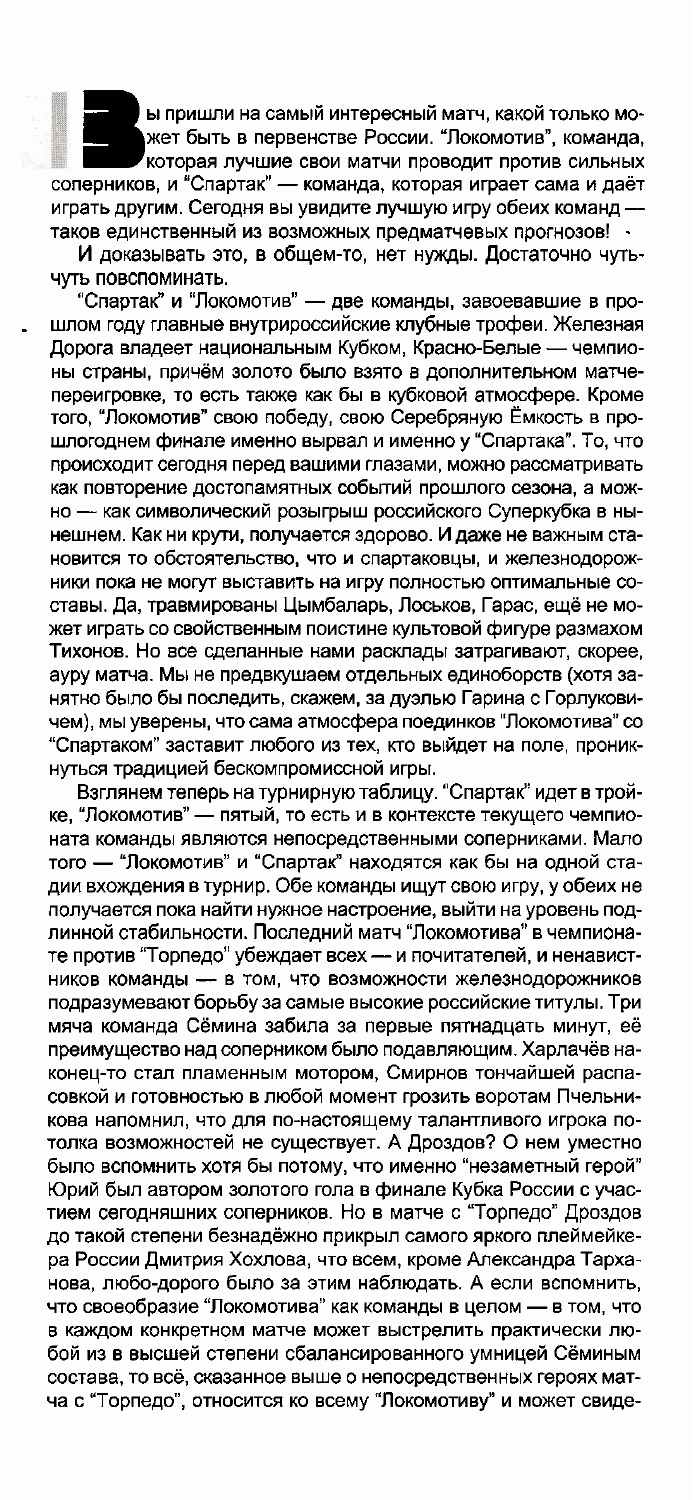тельствовать о том, что команда постепенно выходит из эмоционального кризиса, в который впадала на старте чемпионата.

"Спартак" сейчас играет неровно. Победа над "Ростсельмашем", конечно, приятна многочисленным красно-белым шарфоносцам, но с другой стороны - ведь ростовчан "Спартак" всегда бил, проигрывать им на своём поле, в какой бы они ни были форме, непозволительно. Ничья с "Балтикой", пусть даже отыгрались моряки в том матче с пенальти, который судья мог и не назначать, тем не менее была по игре - об этом могут судить все, кто видел игру воочию или по телевизору. А если кому-то хочется все равно винить в потере важных очков ошибочно не отправленного на мыло бездельника в черном то можно вспомнить, что, скажем, в игре с "Крыльями Советов", здесь, в Черкизово, именно неправильный пенальти в ворота гостей позволил "Спартаку" открыть счёт и потом спокойно дожимать раскрывшегося соперника. Ошибки судей ведь случаются в самых разных ситуациях, и, отталкиваясь от них, можно найти только лишний повод выпить пива, а вот объективного представления о силе своей команды или её соперника ни в жизнь не составишь. А в чём сила нынешнего "Спартака"?

А что вообще заставляет считать именно "Спартак", несмотря ни на что, главным фаворитом чемпионата? С одной стороны, уже ясно, что в этом году первенство разыграет группа примерно равных команд. Ни у кого нет преимущества ни по составу, ни по стабильности выступлений, ни в каком-либо другом аспекте. Но у "Спартака" есть традиция побед - и это выделяет его из стайки. прочих выгодных для ставок на победу лошадок. Как ни парадоксально это с точки зрения логики, как ни банально звучит для уха старого болельщика, спартаковский дух передается от поколения к поколению. Да, нет сейчас в составе Цымбаларя, но малютка Бузникин, пусть и уступая маститому Илье в классе, проникается сознанием выступления за российский суперклуб и в отдельно взя-

том эпизоде может взорваться, может решить исход любой игры. Молодёжь стремится соответствовать уровню это чувство сродни тому, что толкнуло Александра Матросова на амбразуру. Если не я, то кто, во-первых, тогда сделает победу? Если не я и не сейчас, то в следующий раз я вообще могу не выйти играть...

"Локомотив" против "Спартака" - интереснее матчей не бывает. В московском супердерби "Спартак" -ЦСКА страсть, сознание принципиальности игры создает чрезмерно нервный фон, команды боятся проиграть, и матчи получаются скорее напряженными, чем интересными. То же относится к играм "Спартака" и "Ди-



Главный тренер команды "Локомотив" - заслуженный тренер России -Ю. П. СЕМИН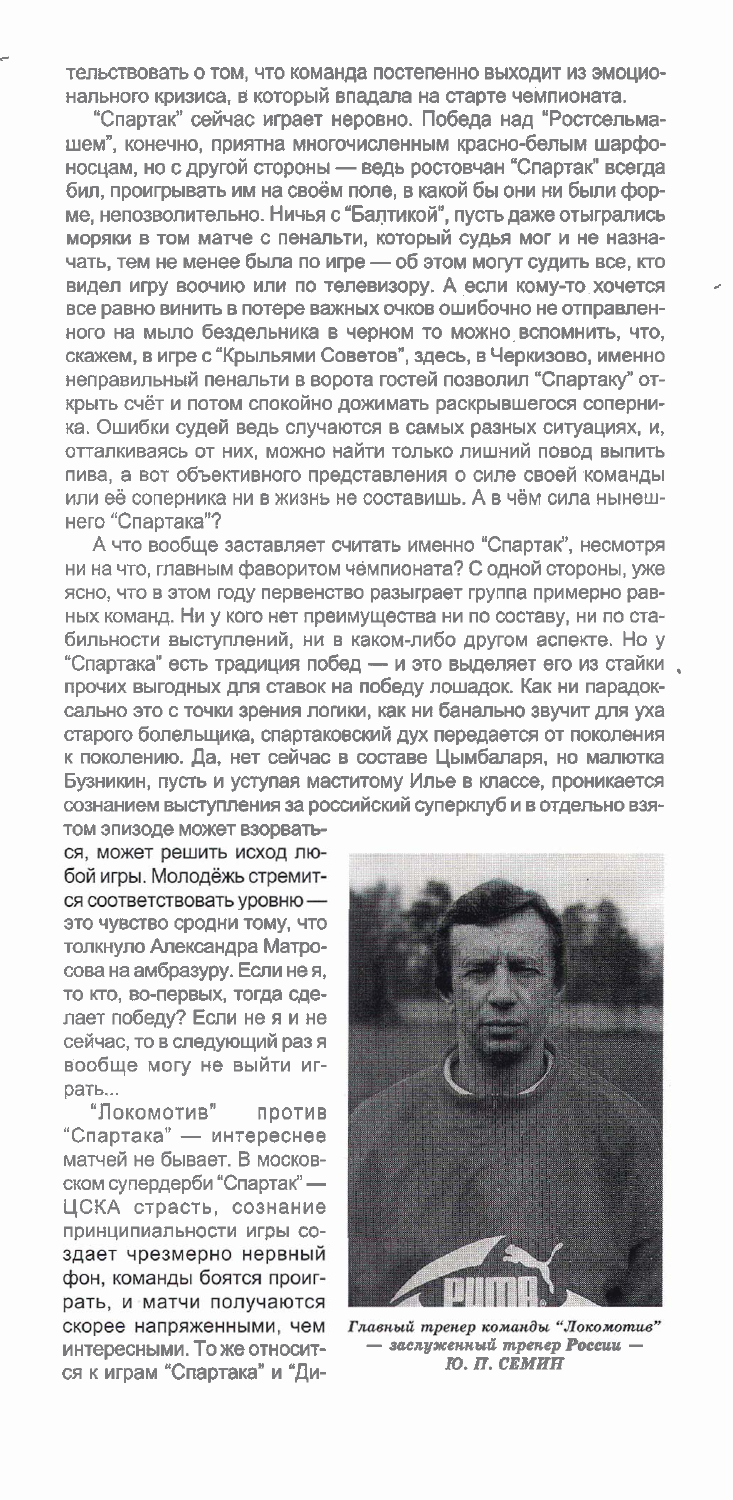намо". Матчи московских команд с "Аланией" проходят на фоне ожидания судейских ошибок, и многое зависит от того, как пойдет игра — борьбы может не получиться. Встречи же "Локомотива" и "Спартака" - чистое единоборство стилей, столкновение равных по классу команд в открытой игре. История последних лет, что очень важно, определяет глубокое взаимное уважение клубов друг к другу. Ведь если бы не честная победа железнодорожников в предпоследнем туре над "Ротором" в прошлом году, не видать бы и "Спартаку" чемпионства! В последние годы преимущество в личных встречах - у "Локомотива": в позапрошлом году команда Сёмина дважды била романцевские отряды, а год назад, о чём уже говорилось, одержала победу в финале Кубка. Но всё это может только подогревать интерес к сегодняшней встрече, предсказать же её результат невоз-**МОЖНО...** 

> В. Уткин Д. Федоров

#### СОСТАВЫ КОМАНД

#### ЛОКОМОТИВ

- No Сергей Овчинников
- N<sub>2</sub> Игорь Черевченко
- N<sub>2</sub> Юрий Дроздов
- No Евгений Харлачёв
- No Олег Пашинин
- No Игорь Чугайнов
- No Алексей Косолапов
- N<sub>2</sub> Сергей Гуренко
- N<sub>2</sub> Заза Джанашия
- N<sub>2</sub> Александр Смирнов
- No Андрей Соломатин
- Хасан Биджиев Nº
- No. Алексей Арифуллин
- No Виктор Яблочкин
- No Владимир Маминов
- N<sub>o</sub> Олег Гарин
- Nº. Виктор Булыкин
- $N<sub>2</sub>$ Виталий Веселов

#### **СПАРТАК**

- No Александр Филимонов Nº Сергей Горлукович Василий Кульков No No Дмитрий Хлестов N<sub>2</sub> Рамиз Мамедов N<sub>2</sub> Алексей Мелешин Nº Дмитрий Аленичев Nº Александр Ширко Nº Егор Титов Nº Валерий Кечинов N<sub>2</sub> Максим Бузникин Nº Алексей Бахарев N<sub>2</sub> Андрей Коновалов
- N<sub>2</sub> Дмитрий Ананко
- Nº Мирослав Ромащенко
- Nº Аристид Панайотиди
- Nº Роберт Евдокимов
- Nº Владимир Джубанов